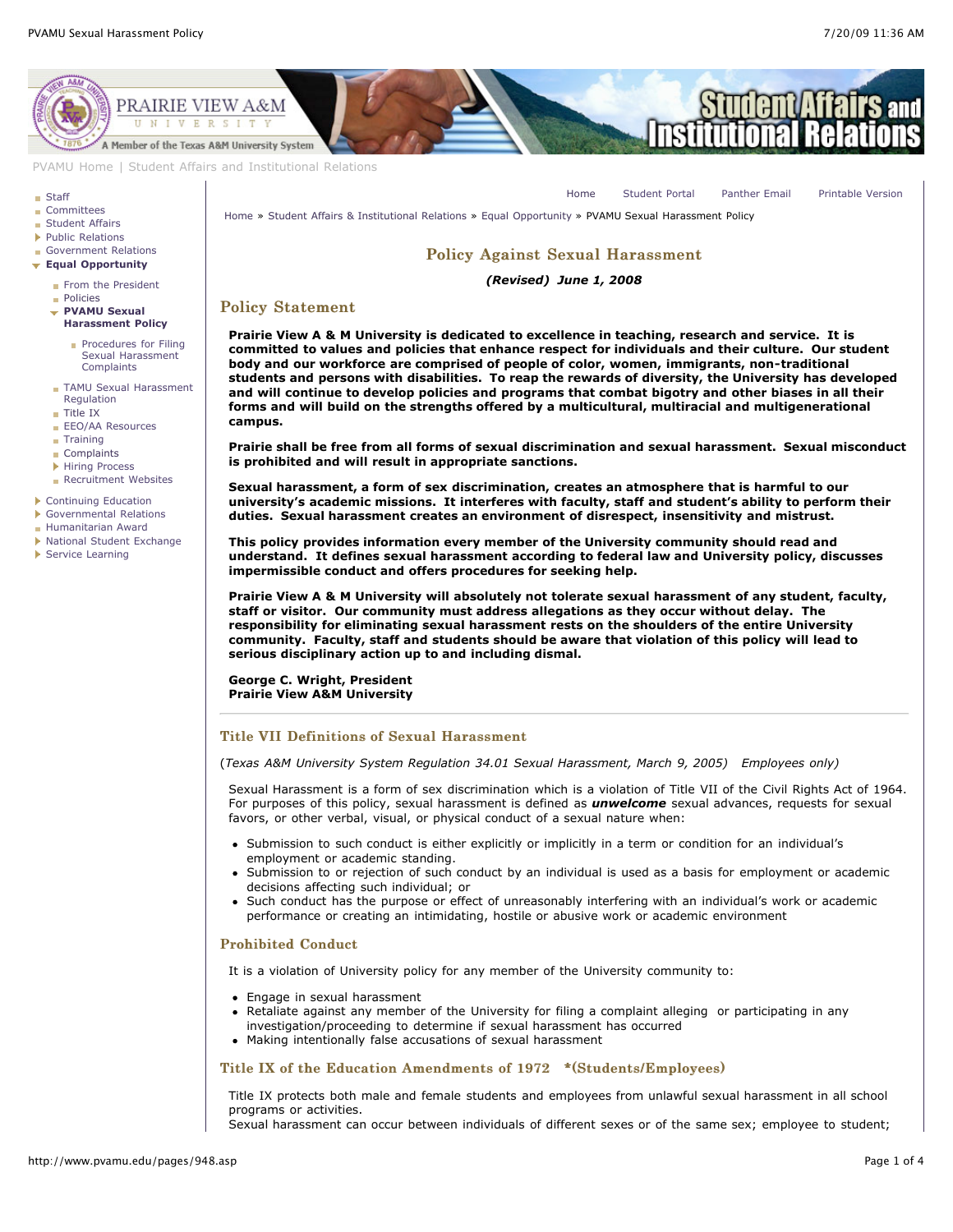non-University employee to student; employee to employee; non-University personnel to employee.

Although sexual harassment most often exploits a relationship between individuals of unequal poser (such as between a faculty member and student, supervisor and employee, tenured and untenured faculty members), it may also occur between individuals of equal power (such as between fellow students or co-workers) or in some cases even where it appears that the harasser has less power than the individual harassed (for example, a student sexually harassing a faculty member). Sexual harassment is not determined by the intent of the harasser instead by the impact the behavior has on the person being harassed.

### **Types of Sexual Harassment**

### Quid Pro Quo

**Quid pro quo** occurs when a person in authority such as a manager, supervisor or faculty member makes an *unwelcome* sexual advance or request for a sexual favor to an employee or student and submission to or rejection of the advance is a condition of employment or academic standing.

One version of this type of harassment is "*If you do this (sex favor) for me, I will do that (work/academic favor) for you.)*.

The other version is, "If you don't do this (sex favor) for me, then I won't do that (work/academic favor) for you"

### Hostile Work Environment

Hostile environment harassment consists of unwelcome sexual misconduct that substantially interferes with work/academic performance or creates a hostile working/learning environment.

This is a type of harassment that can take place between an employee/student and anyone with whom the employee/student interacts with during their performance of work/academic responsibilities-faculty, supervisors, co-workers, contractors, suppliers, vendors, etc.

### Forms of Sexual Harassment

Sexual Harassment generally occurs by one or more of the following forms of conduct—physical, verbal and/or visual.

### Sexual Harassment Forms Comes in Many Forms

#### **Physical Conduct**

- Touching
- Unwanted massages
- Patting, caressing, or fondling
- Impeding or blocking movement
- Standing closer than appropriate or necessary for the work being done
- Touching or rubbing oneself sexually around or in view of another person
- Assault

## **Verbal Conduct**

- Targeting a person with sexual comments, slurs, jokes, epithets or rumors
- Verbal sexual advances, threats or propositions
- Verbal abuse of a sexual nature
- Making sexual comments about a person's clothing, body, or looks
- Sexually degrading words used to describe an individual
- Suggestive or obscene letters, notes, or invitations
- Turning work/academic discussions into sexual discussions
- Asking about sexual fantasies, preferences, or history
- Asking personal questions about social or sexual life
- Telling lies or spreading rumors about a person's sex life

#### **Visual Conduct**

- Leering (looking at someone in s sexually suggestive manner)
- Making suggestive gestures
- Displaying pornography, sexually suggestive pictures, cartoons, posters or literature
- Having sexually suggestive software on a work/academic computer

#### Consensual Relationships Consensual Relationships

Dating or sexual relationships that might be appropriate in other circumstances have inherent dangers when they occur in a university setting. Negative consequences may result from a faculty member, supervisor or other member of the university community engaging in a relationship with any person for whom he or she has (or will have) professional responsibility.

These dangers can include: (1) a student or employee may feel coerced into an unwanted relationship because he or she fears that refusal to enter into the relationship will adversely affect their education or employment;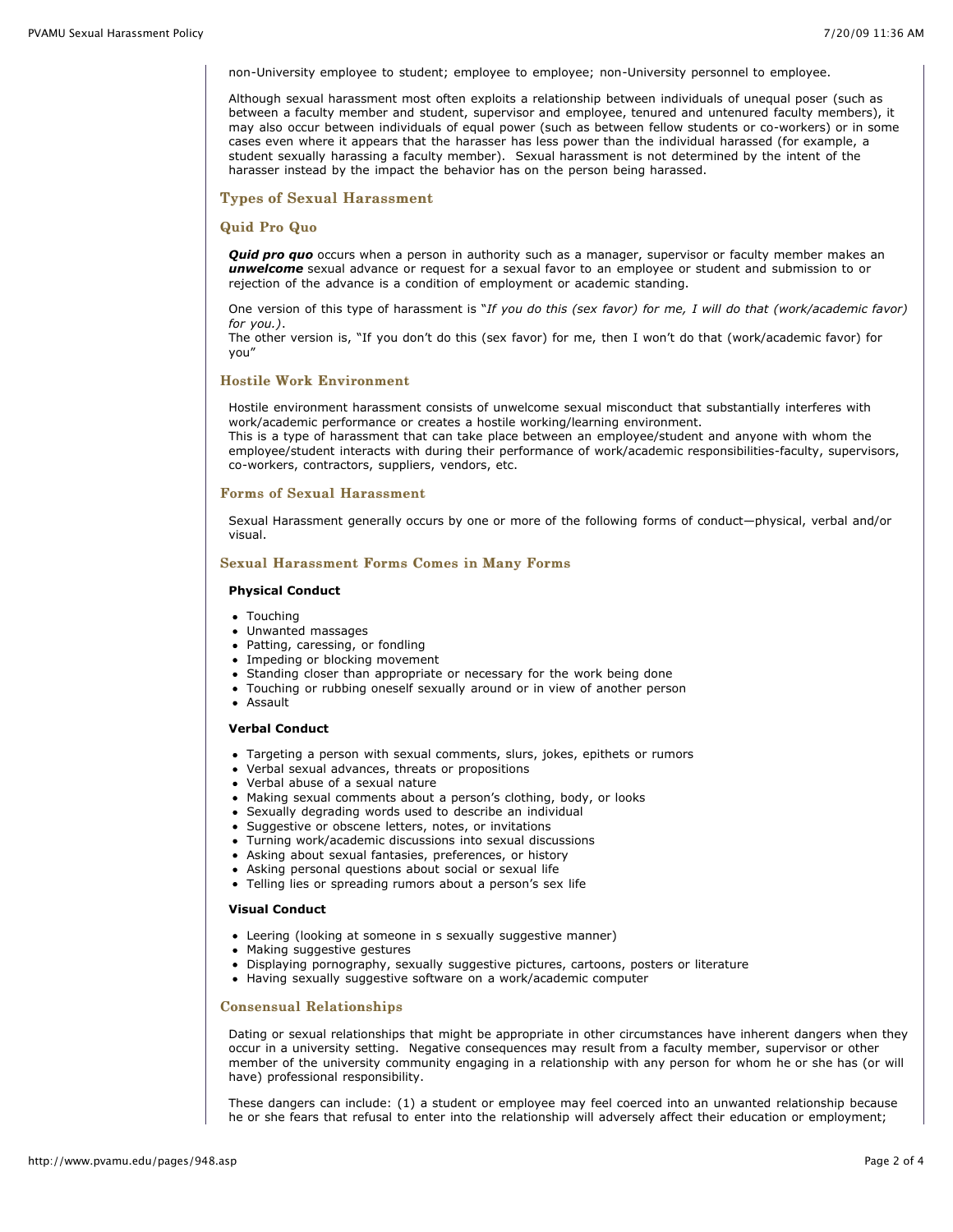(2) inappropriate conflicts of interest when it comes to evaluating the employment or academic abilities of a dating partner; (3) the perception of sexual favoritism from students or fellow-co-workers; (4) physical or emotional harm to one party when, and if, a breakup occurs.

Faculty members, supervisors and other members of the university community who have professional responsibility for other individuals should be aware that any romantic or sexual involvement with a student or employee for whom they have such a responsibility may raise questions as to the mutuality of the relationship and may lead to charges of sexual harassment. For the reasons stated above such relationships are strongly discouraged.

If such a relationship does occur, action may be taken to alleviate the conflict of interest and remove professional responsibility over the affected subordinate.

For purposes of this section, an individual has "professional responsibility" for another individual at the university if he or she performs functions; including, but not limited to, teaching, counseling, grading, advising, evaluating, hiring, supervising or making decisions or recommendations that confer benefits such as promotions, financial aid or awards or other remuneration that may impact upon other academic or employment opportunities.

#### Academic Freedom

This policy shall not be interpreted to constitute interference with academic freedom.

#### Filling False Complaints Filling False Complaints

Any person who knowingly and intentionally files a false sexual harassment complaint is subject to disciplinary action up to and including dismissal from the University.

# **Policy Enforcement**

The University may assess a range of corrective actions for policy violations. Such corrective actions may include termination of employment or permanent dismissal from the University. Any student, faculty or staff found in violation, following applicable disciplinary proceedings will be subjected to these varying penalties.

#### Confidentiality Confidentiality

The privacy of individuals who bring complaints of sexual harassment, who are accused of sexual harassment or who are otherwise involved in the complaint process should be respected and information obtained in connections with the filing, investigation, or resolution of complaints should be handled as confidentially as possible. It is not possible; however, to guarantee absolute confidentiality and no such promises should be made by any one who is in the complaint process.

# Responsibility of Responsibility of University Community Community

Members of the University community who become aware of allegations of sexual harassment should encourage the offended individual to report the alleged sexual harassment to the Office of Equal Opportunity or the Vice President of Student Affairs and Institutional Relations immediately.

#### Responsibilities of Supervisors

Each dean, director, department chairperson, executive officer, administrator or other person with supervisory responsibility is responsible within his or her area or jurisdiction for the implementation of the policy.

Supervisors must report to the Office of Equal Opportunity, or in its absence, The Vice President of Student Affairs and Institutional Relations, any complaint of sexual harassment or any incident of sexual harassment that he or she becomes aware of or reasonably believes to exist. Having reported such complaint or incident, the supervisor should keep it confidential and not disclose it further, except as necessary during the complaint process.

# **Retaliation Prohibited**

A student, faculty or staff member who retaliates in any way against the individual (s) who initiated a sexual harassment complaint or who participated in a sexual harassment investigation is subject to disciplinary action up to and including dismissal.

#### Making a Sexual Harassment Complaint

Members of the University community who believe themselves to be offended under the policy are strongly encouraged to report the allegations of sexual harassment as soon as possible within **(90) days of the latest incident.** Delay in making a complaint may make it difficult to investigate the allegations. Report all allegations and complaints of sexual harassment to the Office of Equal Opportunity, A. I. Thomas Building, Ste 013, (936) 261-2123 or 2130.

### Informal Resolution of Complaints

After receiving a complaint of sexual harassment, the Office of Equal Opportunity shall, in appropriate cases, make efforts to resolve the complaint informally; i.e., by an arrangement that is acceptable to the complainant, the accused and the university. Examples of informal resolutions include; but not limited to: